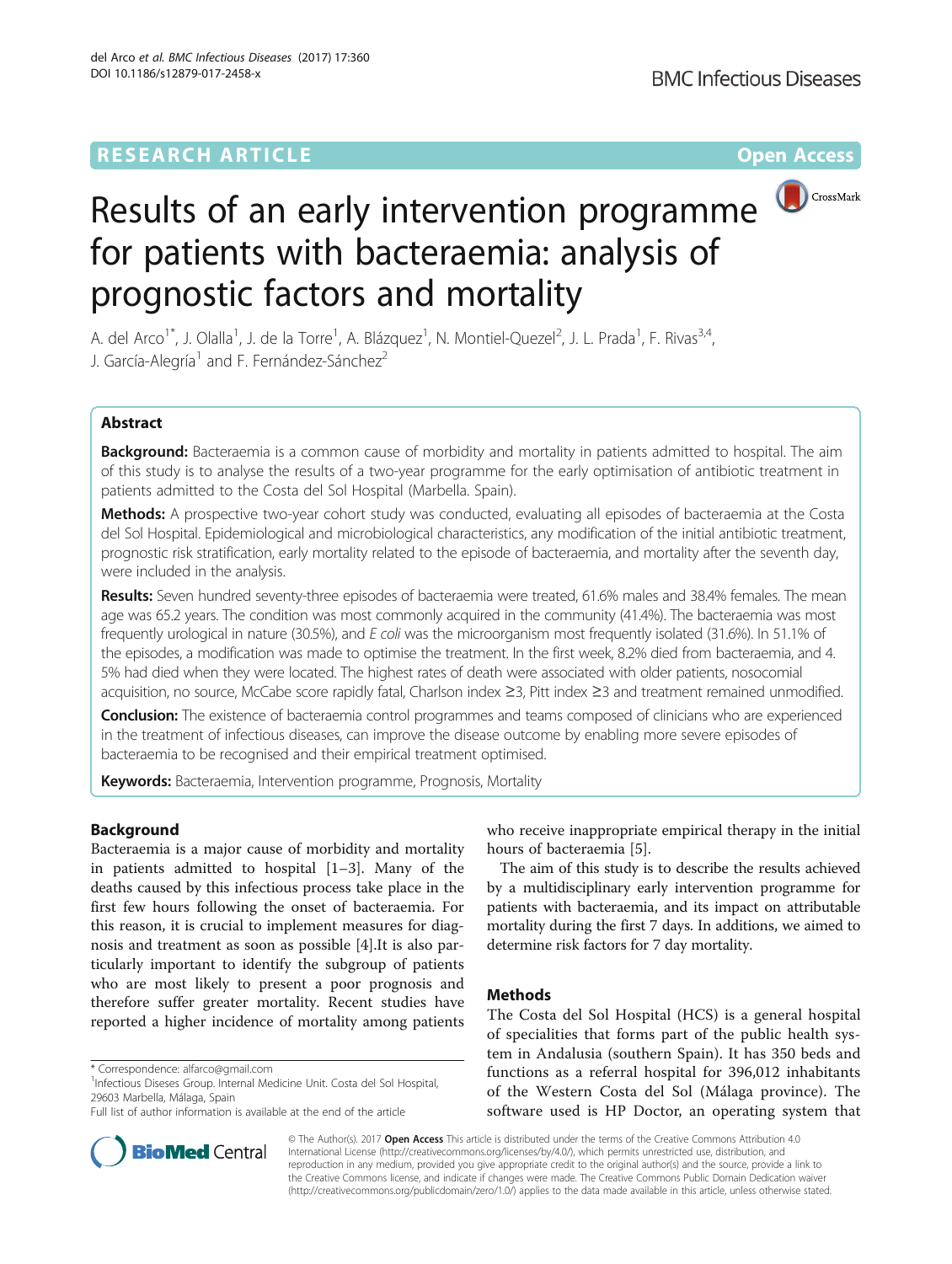enables administrators to work with a single computerised medical record.

Since 2008, the HCS has employed a multidisciplinary programme for early intervention in patients with positive blood cultures (except the ICU and the paediatrics department), staffed by clinicians from the infectious disease and microbiology groups [\[6, 7\]](#page-5-0). Positive blood cultures are notified at an early stage by the microbiology service group, at a joint meeting with experts in the treatment of infectious diseases. Subsequently, a systematic search is conducted to identify hospitalised patients with bacteraemia and the doctor treating them. The same process is used to locate patients who have been sent home from the emergency department, via an action protocol based on clinical status and treatment recommended at the moment of discharge [[8](#page-5-0)]. With these data available, an interview is held with the physician responsible (in the case of hospitalised patients), to assess the outlook for the optimisation of antibiotic treatment, taking into account the antimicrobial spectrum, the drug dose and Pk/Pd parameters.

The first action taken by the bacteraemia control team is based on the results of the Gram stain of blood cultures, facilitated by the team's microbiologist. The second stage of the procedure is applied after the definitive identification of the microorganism producing the bacteraemia and of its sensitivity profile. At this point, the empirical treatment is confirmed or assessed according to the microbiological results. In addition, a recommendation is made regarding the duration of antibiotic treatment. The outcome of the intervention, after an interview with the doctor responsible for follow up, is transcribed onto a non-binding clinical report included in the patient's computerised medical history.

A prospective cohort study was conducted to evaluate the results of an early intervention programme developed by the HCS Infectious Diseases and Microbiology group for patients aged 14 years and older with bacteraemia. The following variables were analysed: age, sex, microbiological isolates, source of infection acquisition, source of origin and evolution of condition in response to the modified antimicrobial treatment. The condition was considered to be of community origin in patients with no previous hospitalisation or contact with health care services; or nosocomial, in accordance with CDC criteria or treatment-related, under the definition proposed by Friedman [[9\]](#page-5-0). The prognosis of the underlying disease was defined using the criteria of McCabe and Jackson, with the following classifications: rapidly fatal (RF), ultimately fatal (UF) or nonfatal (NF). Mortality was predicted using Charlson's index of comorbidity [[10](#page-5-0)] and Pitt's index of bacteraemia [[11\]](#page-5-0).

True bacteraemia was defined as the isolation of one or more clinically-apparent bacteria or fungi in the blood

cultures [[12](#page-5-0)]. The presence of coagulase-negative Staphylococcus (ECN), Streptococcus viridans, Corynebacterium spp., Propionibacterium spp. or Bacillus spp. in just one blood culture bottle was considered to result from contamination. Polymicrobial bacteraemias were not excluded. The patients were not included in more than one occasion.

## Statistical analysis

A descriptive analysis was performed, with measures of central tendency and dispersion for the quantitative variables and of frequency distribution for the qualitative ones, together with 95% confidence intervals for the outcome variables. Taking as the variable for the comparison of subgroups the presence or absence of mortality at the conclusion of the study, a bivariate analysis was performed using the chi-square test for qualitative independent variables (or Fisher's exact test if fewer than five observations were expected), and Student's t test for quantitative independent variables (or the Mann-Whitney U test in the case of non-normal distribution, which was checked by the Kolmogorov-Smirnov test). Finally, three multivariate logistic regression models were constructed, taking as the outcome variable the mortality at the conclusion of the study, and including the independent variables by forward stepwise selection, including the relative risk with the corresponding 95% CI. In each multivariate model, each of the comorbidity indicators to be evaluated was introduced independently. In all analyses, the limit of statistical significance was established at  $p < 0.05$ .

# Results

## "Analysis of the entire cohort"

Over a period of 2 years, 773 episodes of bacteraemia aged 14 years or more were evaluated. Characteristics of patients and infection are presented in Table [1](#page-2-0). The gender distribution was 476 males (61.6%) and 297 females (38.4%). The mean age of the patients was 65.2 years (SD 16.7). Infection acquisition took place in the community in 320 episodes (41.4%), was healthcareassociated in 280 (36.2%) and was nosocomial in 173 (22.4%). The severity of comorbidities was determined by the McCabe index (NF: 43.7% UF: 41.2%, RF: 15.2%) and the Charlson index (≤2: 54.8%; >2: 45.2%). The severity of bacteraemia was determined by the Pitt index (≤2: 83.3%; >2: 16.7%). Although 45% of the patients had a significantly high Charlson comorbidity index >2, only a relatively small proportion (16.7%) of the patients with bacteraemia had an increased prognosis of mortality in 30 days (Pitt index ≥3).

The main source of origin of the bacteraemia were urological (*n* = 217; 30.5%), abdominal (*n* = 160; 20.7%). The rest of the sources are in Table [1.](#page-2-0) The most frequently isolated microorganisms were *E. coli* (246) episodes; 31.6%), Klebsiella sp. (59 episodes; 7.6%),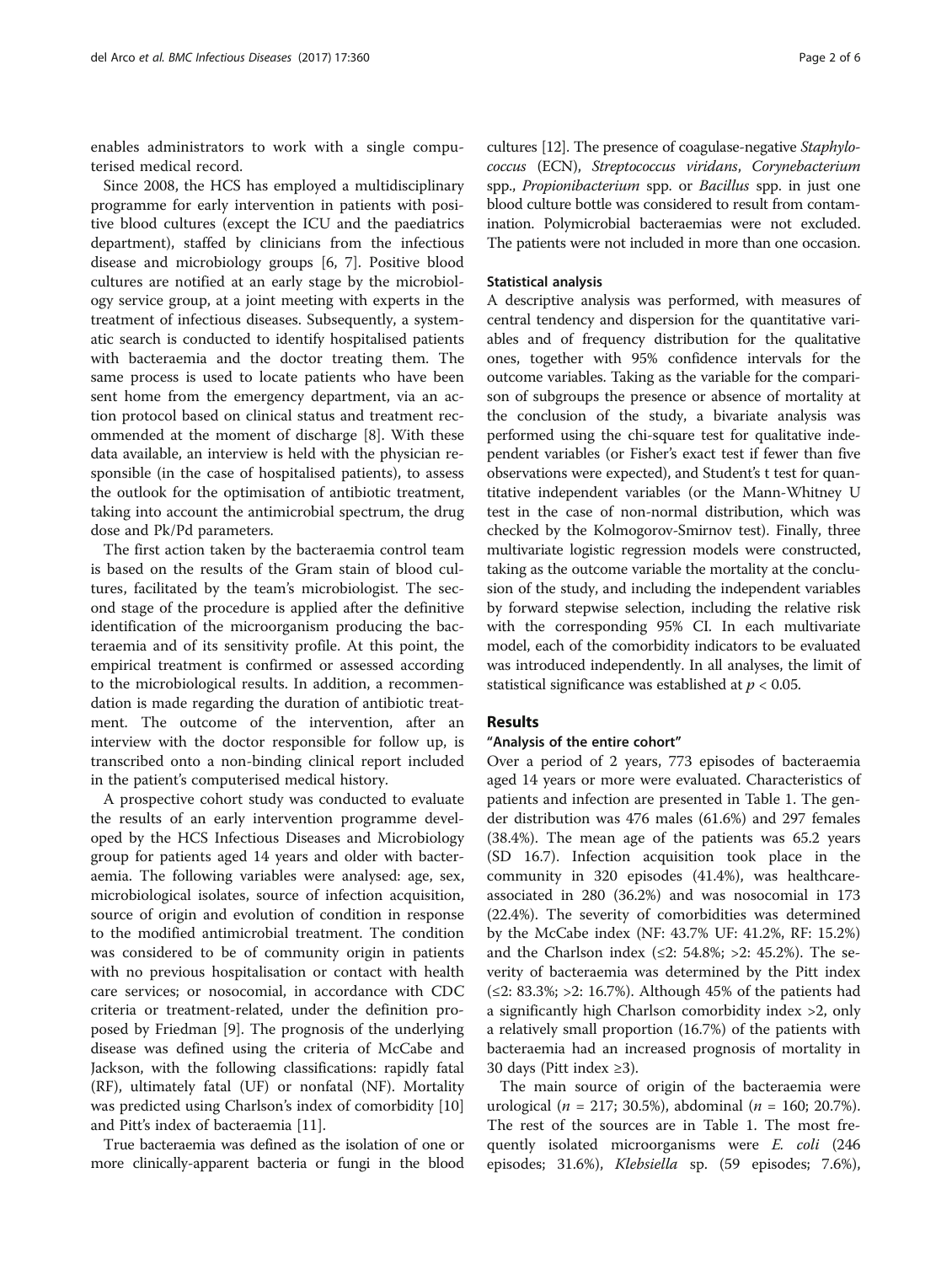<span id="page-2-0"></span>

|  | Table 1 Descriptive analysis of the study sample (773 patients) |  |  |  |
|--|-----------------------------------------------------------------|--|--|--|
|  |                                                                 |  |  |  |

| Total |      |  |  |
|-------|------|--|--|
| n     | %    |  |  |
|       |      |  |  |
| 476   | 61.6 |  |  |
| 297   | 38.4 |  |  |
|       |      |  |  |
| 65.2  | 16.7 |  |  |
|       |      |  |  |
| 246   | 31.8 |  |  |
| 172   | 22.3 |  |  |
| 59    | 7.6  |  |  |
| 52    | 6.7  |  |  |
| 27    | 3.5  |  |  |
| 22    | 2.8  |  |  |
| 20    | 2.6  |  |  |
| 19    | 2.5  |  |  |
| 10    | 1.3  |  |  |
| 13    | 1.7  |  |  |
| 115   | 14.9 |  |  |
| 18    | 2.3  |  |  |
|       |      |  |  |
| 736   | 95.2 |  |  |
| 37    | 4.8  |  |  |
|       |      |  |  |
| 320   | 41.4 |  |  |
| 173   | 22.4 |  |  |
| 280   | 36.2 |  |  |
|       |      |  |  |
| 63    | 8.2  |  |  |
| 710   | 91.8 |  |  |
|       |      |  |  |
| 395   | 51.1 |  |  |
| 28    | 3.6  |  |  |
| 350   | 45.3 |  |  |
|       |      |  |  |
| 337   | 43.7 |  |  |
| 318   | 41.2 |  |  |
| 117   | 15.2 |  |  |
|       |      |  |  |
| 643   | 83.3 |  |  |
| 129   | 16.7 |  |  |
|       |      |  |  |
| 423   | 54.8 |  |  |
| 349   | 45.2 |  |  |
|       |      |  |  |

<sup>a</sup>One patient lost to analysis

Enterobacter sp. (22 episodes; 2.8%), Proteus mirabilis (20 episodes; 2.6%), Pseudomonas aeruginosa (27 episodes; 3.5%), Staphylococcus coagulase-negative (172 episodes; 22.3%), Staphylococcus aureus (65 episodes; 52 (6.7%) of which were MSSA and 13 (1.7%) were MRSA), Enterococcus faecalis (19 episodes; 2.5%), Enterococcus faecium (9 episodes; 1.2%), anaerobes (17 episodes; 2.3%), and Candida sp. (10 episodes; 1.3%). Enterobacteriaceae producing extended spectrum beta-lactamase originated 37 episodes (4.8%). The cases provoked by coagulase-negative Staphylococcus were related to health care in patients with central or tunnelled catheters or haemodialysis. Only 4 episodes of bacteraemia were polymicrobial and they have been included in the section of others (table n° 1).

Of the 773 episodes of bacteraemia, 21 were excluded from the analysis of mortality because the patient was transferred to another centre, and so 752 were finally evaluated. Of these 111 died (14.7%; 95% CI: 12.2–17.4). Thirty-four patients (4.5%) had died before they were located. In the first week of hospitalization, 62 patients (8.2%) died with the cause of death attributed to bacteraemia. During the first 30 days, another 49 patients (6.5%) died for reasons not directly attributable to bacteraemia after the first week. Six hundred forty-one patients (85.2%) survived more than 30 days.

Regarding modifications to the antimicrobial treatment applied in these episodes of bacteraemia, in 350 cases (45.3%) there was no such modification, in 27 cases (3.6%) the treatment duration was extended and in 396 (51.1%) a modification was made to optimise the treatment. In the 51,1% of cases, the antimicrobial spectrum was enlarged due to the inadequate empirical treatment by switching to other drugs (see Table 1).

The bivariate analysis revealed significant differences  $(p < 0.001)$  between mortality attributable to bacteraemia and age (the differences were greater for older patients), the McCabe index with ultimately fatal (UF) and rapidly fatal (RF) disease, the Charlson and Pitt index score  $\geq 3$ , the absence of a source of origin and the nonmodification of treatment. There were no statistically significant differences regarding gender distribution, microorganism isolated or place of infection acquisition, although nosocomial acquisition presented a higher percentage (18%; 30 patients) than community-acquired infection (13.2%; 41 patients) and healthcare-associated infection (14.6%; 40 patients) (see Table [2\)](#page-3-0).

Each of the multivariate logistic regression models, differentiated by the comorbidity adjustment applied, includes the increased risk of mortality as an associated variable. The model incorporating McCabe category RF is associated with a greater adjusted risk of death at 7 days (RR 7.616, 95%CI: 3.81–15.221) (Table [3](#page-3-0)). In the Pitt-adjusted multivariate model (Table [4](#page-3-0)) for category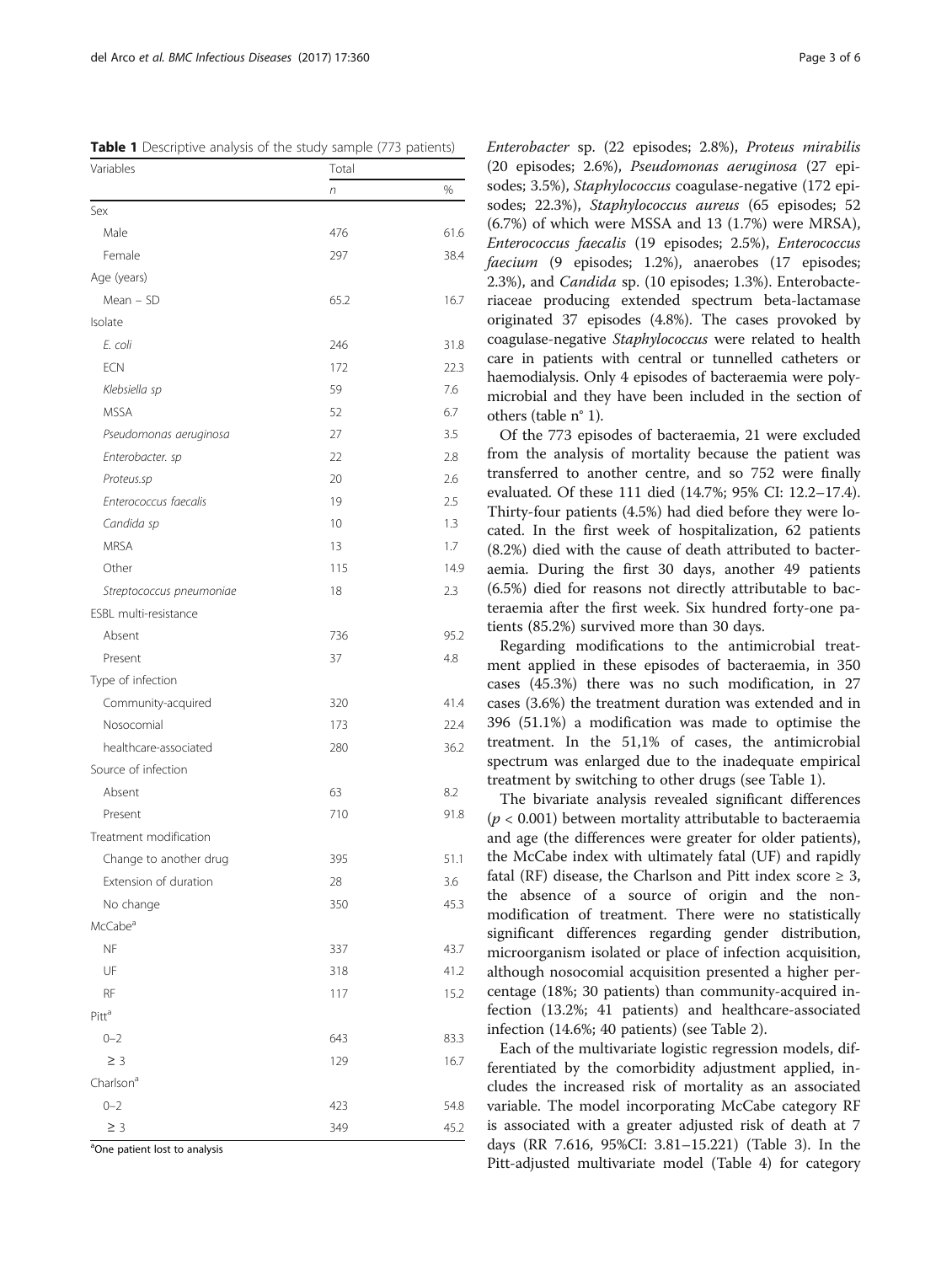| Variables              | Alive |      | Died         |      |         |
|------------------------|-------|------|--------------|------|---------|
|                        | n     | %    | n            | %    |         |
| Sex                    |       |      |              |      |         |
| Male                   | 389   | 84.0 | 74           | 16.0 | 0.276   |
| Female                 | 252   | 87.2 | 37           | 12.8 |         |
| Age (years)            |       |      |              |      |         |
| Mean - SD              | 64.1  | 17.1 | 71.2         | 13.1 | < 0.001 |
| ESBL multi-resistance  |       |      |              |      |         |
| Absent                 | 609   | 85.1 | 107          | 14.9 | 0.695   |
| Present                | 32    | 88.9 | 4            | 11.1 |         |
| Type of infection      |       |      |              |      |         |
| Community-acquired     | 270   | 86.8 | 41           | 13.2 | 0.371   |
| Nosocomial             | 137   | 82.0 | 30           | 18.0 |         |
| healthcare-associated  | 234   | 85.4 | 40           | 14.6 |         |
| Source of infection    |       |      |              |      |         |
| Absent                 | 45    | 73.8 | 16           | 26.2 | 0.014   |
| Present                | 596   | 86.3 | 95           | 13.7 |         |
| Treatment modification |       |      |              |      |         |
| Change to another drug | 343   | 89.3 | 41           | 10.7 | < 0.001 |
| Extension of duration  | 27    | 96.4 | $\mathbf{1}$ | 3.6  |         |
| No change              | 271   | 79.7 | 69           | 20.3 |         |
| McCabe                 |       |      |              |      |         |
| <b>NF</b>              | 314   | 95.4 | 15           | 4.6  | < 0.001 |
| UF                     | 241   | 78.8 | 65           | 21.2 |         |
| RF                     | 86    | 74.1 | 30           | 25.9 |         |
| Pitt                   |       |      |              |      |         |
| $0 - 2$                | 569   | 90.6 | 59           | 9.4  | < 0.001 |
| $\geq$ 3               | 72    | 58.5 | 51           | 41.5 |         |
| Charlson               |       |      |              |      |         |
| $0 - 2$                | 374   | 91.4 | 35           | 8.6  | < 0.001 |
| $\geq$ 3               | 267   | 78,1 | 75           | 21.9 |         |

<span id="page-3-0"></span>Table 2 Bivariate analysis with respect to first-week mortality

≥3, the RR is 7.014 (95%CI: 4.345–11.321), compared with RR = 2.678 (95%CI: 1.706–4.204) for category ≥3 on the model with Charlson adjustment (Table [5\)](#page-4-0). In the three multivariate models, age, absence of a source of infection and the non-modification of treatment are all risk factors for greater mortality, while the model in which comorbidity is adjusted by the Charlson index also includes the presence of nosocomial infection.

## "Analysis of patients discharged from the emergency department"

Ninety patients were located at home. Of these 90, the median age was 67 years, and they comprised 54 males (60%) and 36 females. Infection acquisition took place in the community in 51 cases (56.6%) and the microorganism that was most frequently involved was Escherichia coli, with 31

Table 3 Multivariate logistic regression of first-week mortality with comorbidity adjustment by McCabe

| Variables                 | β        | р       | Relative risk | 95% C.I. |        |
|---------------------------|----------|---------|---------------|----------|--------|
|                           |          |         |               | Lower    | Upper  |
| Age                       | 0.026    | 0.001   | 1.026         | 1.010    | 1.042  |
| Source of infection       |          |         |               |          |        |
| Absent                    |          |         | 1.000         |          |        |
| Present                   | 1.061    | 0.003   | 2.889         | 1.440    | 5.796  |
| Treatment modification    |          |         |               |          |        |
| Change to another<br>drug |          | 0.001   | 1.000         |          |        |
| Extension of duration     | $-0.426$ | 0.691   | 0.653         | 0.080    | 5.328  |
| No change                 | 0.840    | < 0.001 | 2.316         | 1.482    | 3.618  |
| McCabe                    |          |         |               |          |        |
| <b>NF</b>                 |          | < 0.001 | 1.000         |          |        |
| UF                        | 1.668    | < 0.001 | 5.304         | 2.896    | 9.714  |
| RF                        | 2.030    | < 0.001 | 7.616         | 3.810    | 15.221 |

cases (34.4%). The median score on both the Charlson index and the Pitt index of bacteraemia was 1. Thirty-eight cases (42.2%) required hospitalisation. A Pitt index >1 and treatment modification were the variables most frequently associated with the need for hospital admission. One patient (1.2%) died and 6 (6.6%) could not be located.

## **Discussion**

Bacteraemia remains a significant cause of morbidity and mortality in hospitalised patients, despite recent advances in diagnosis and treatment strategies [[13](#page-5-0), [14](#page-5-0)]. The recognition of episodes of bacteraemia according to criteria of severity and early treatment optimisation can facilitate actions to improve final outcomes. The administration of inappropriate antibiotic therapy is an independent predictor

Table 4 Multivariate logistic regression of first-week mortality with comorbidity adjustment by Pitt

| Variables                          | β     | р       | Relative risk 95% C.I. |       |          |
|------------------------------------|-------|---------|------------------------|-------|----------|
|                                    |       |         |                        | Lower | Superior |
| Age                                | 0.028 | < 0.001 | 1.028                  | 1.013 | 1.044    |
| Source of infection                |       |         |                        |       |          |
| Present                            |       |         | 1.000                  |       |          |
| Absent                             | 1.016 | 0.004   | 2.761                  | 1.379 | 5.528    |
| Treatment modification             |       |         |                        |       |          |
| Change to another<br>drug          |       | < 0.001 | 1.000                  |       |          |
| Extension of duration -0.566 0.591 |       |         | 0.568                  | 0.072 | 4.476    |
| No change                          | 0.893 | < 0.001 | 2.442                  | 1.539 | 3.874    |
| Pitt                               |       |         |                        |       |          |
| $0 - 2$                            |       |         | 1.000                  |       |          |
| $\geq$ 3                           | 1.948 | < 0.001 | 7.014                  | 4.345 | 11.321   |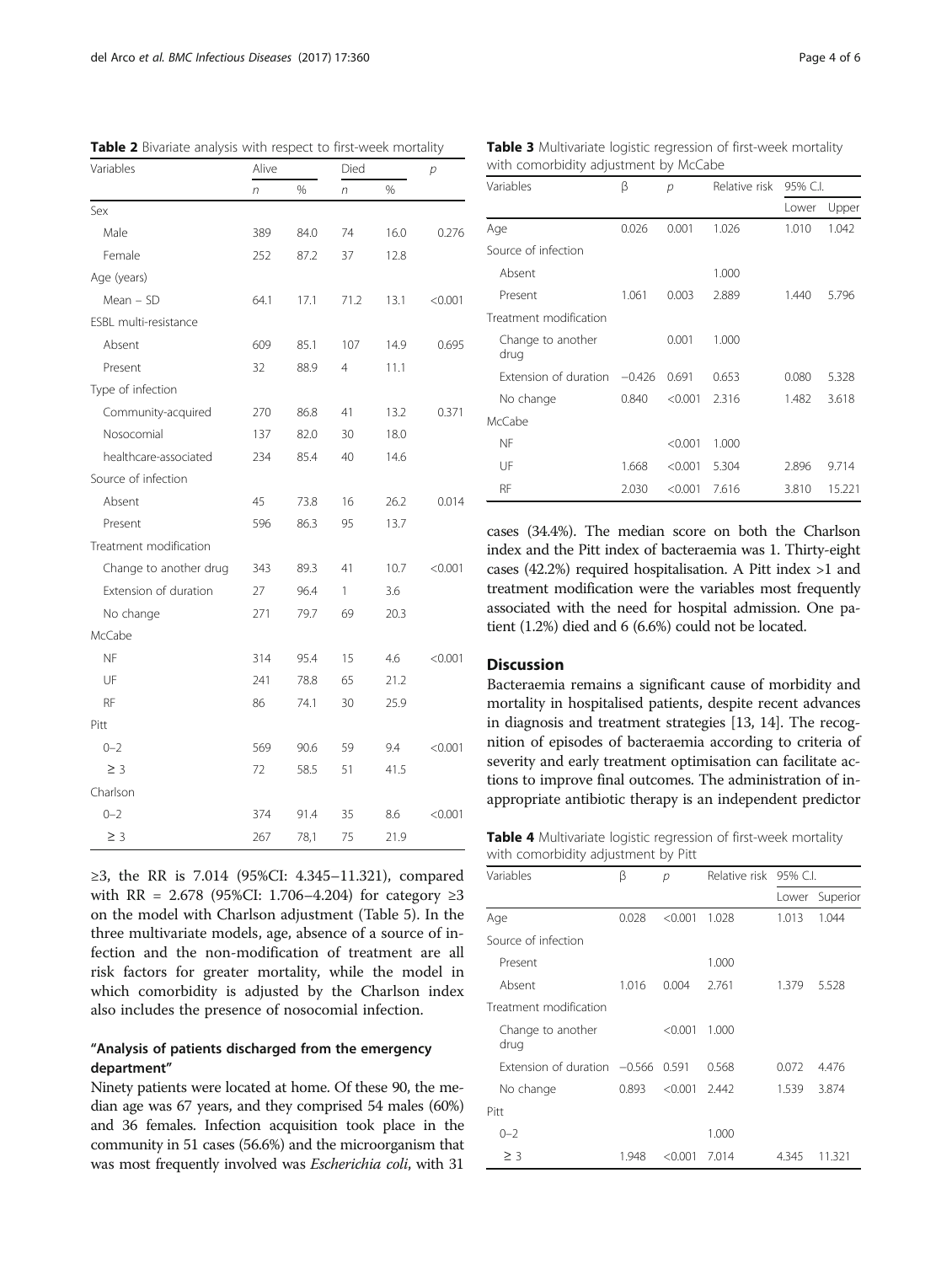| Variables                    | β     | $\mathcal{D}$ | Relative risk | 95% C.I. |       |
|------------------------------|-------|---------------|---------------|----------|-------|
|                              |       |               |               | Lower    | Lower |
| Age                          | 0.028 | < 0.001       | 1.029         | 1.012    | 1.045 |
| Type of infection            |       |               |               |          |       |
| Treatment-related            |       | 0.038         | 1.000         |          |       |
| healthcare-associated -0.054 |       | 0.833         | 0.947         | 0.572    | 1.568 |
| Nosocomial                   | 0.625 | 0.029         | 1.868         | 1.065    | 3.276 |
| Source of infection          |       |               |               |          |       |
| Absent                       |       |               | 1.000         |          |       |
| Present                      | 0.892 | 0.009         | 2.440         | 1.252    | 4.756 |
| Treatment modification       |       |               |               |          |       |
| Change to another<br>drug    |       | < 0.001       | 1.000         |          |       |
| Extension of duration -0.938 |       | 0.382         | 0.391         | 0.048    | 3.210 |
| No change                    | 0.911 | < 0.001       | 2.487         | 1.585    | 3.904 |
| Charlson                     |       |               |               |          |       |
| $0 - 2$                      |       |               | 1.000         |          |       |
| $\geq$ 3                     | 0.985 | < 0.001       | 2.678         | 1.706    | 4.204 |

<span id="page-4-0"></span>Table 5 Multivariate logistic regression of first-week mortality with comorbidity adjustment by Charlson

of mortality in patients with bacteraemia and sepsis [[5](#page-5-0)]. The existence of multidisciplinary teams, composed of experts in the field of infectious diseases, together with pharmacists and microbiologists, enables a comprehensive approach to be taken to antibiotic treatment, producing not only better and earlier diagnosis but also enhancing outcomes in terms of Pk/Pd. The incorporation of pharmaceutical experts can also lend added value to the recommendations made by the bacteraemia control team [[15](#page-5-0)]. Several reports have been issued on the reductions achieved in the mortality of certain infectious diseases when the treatment strategy is directed by experts in this field [\[16](#page-5-0)].

This paper describes the results obtained from the application, over 2 years, of a multidisciplinary programme for patients with bacteraemia, at a general hospital of specialities in Andalusia (Spain). Of the 773 episodes considered, 40% were community-acquired; the most frequent source of infection was urological and the microorganism producing the bacteraemia was  $E$  coli in 30.6% of cases, which is in accordance with previous reports [[17](#page-5-0)].

Fewer than 5% of patients died within 24 h, before the bacteraemia control team was able to intervene. A further 8.2% of the patients died within the first 7 days of hospital admission, due to the bacteraemia episode. In 51.1% of the episodes, the treatment was modified in order to optimise its antimicrobial impact.

Older patients, the nosocomial acquisition of bacteraemia and the absence of identifiable source of infection are all associated with increased patient mortality. These findings are consistent with previous research in the field. Thus, a multicentre study, conducted in Andalusia (Spain), reported that mortality at days 14 and 28, in elderly patients, was associated with severe forms of infection and with inadequate empirical treatment [\[18](#page-5-0)]. Another study reported higher mortality in bacteraemia cases of nosocomial origin, possibly interacting with resistant organisms and in conjunction with inadequate treatment [\[19\]](#page-5-0). The greater mortality of patients with no identifiable source of infection is probably accounted for by the increased difficulty this causes in establishing appropriate empirical treatment and by the impossibility of acting on or removing an initial source of bacteraemia. Recently, Mansur et al. [[20\]](#page-5-0) reported increased mortality among critically-ill patients with primary bacteraemia versus those with bacteraemia of respiratory or abdominal origin. Patients with bacteraemia of unknown origin presented a higher SOFA score than those with a respiratory or abdominal source of infection.

Patients with high scores on the risk stratification indices for mortality prediction, such as McCabe RF (RR: 7.616), Pitt's bacteraemia index ≥3 (RR: 7.019) and Charlson's comorbidity index  $\geq$ 3 (RR: 2.68), were more liable to suffer early mortality (in the first 7 days), as reported elsewhere [\[21\]](#page-5-0). Both the presence of comorbidity or chronic debilitating disease, as measured by the Charlson index, and the presentation of severe forms of infection, often with haemodynamic instability, may account for the higher mortality recorded [[22\]](#page-5-0).

The main limitation of the present study is that, although it was prospective, we did not know the incidence of mortality before the bacteraemia control team began its work, since our hospital classifies cases by disease process, and the study cases were coded as sepsis, not bacteraemia. For this reason, our results cannot be compared with previous data. Nevertheless, they can be compared with those from general hospitals of specialities that attend patients with the same profile of complexity. The continuing application of the early care programme for patients with bacteraemia will enable a long-term assessment to be made of outcomes, and may reduce morbidity and mortality among these patients.

We believe that early intervention in patients with a strong probability of presenting bacteraemia, based on multidisciplinary programmes integrated into routine clinical practice, would enable clinicians to stratify the severity of the process and facilitate rapid optimisation of empirical antimicrobial therapy in the initial response and focused treatment thereafter. This set of actions could reduce morbidity and mortality in patients with bacteraemia. Additionally, early intervention programmes for patients with bacteraemia would enable the recovery of patients who have been discharged from the emergency department and who require treatment modification or even hospitalisation [[8](#page-5-0)].